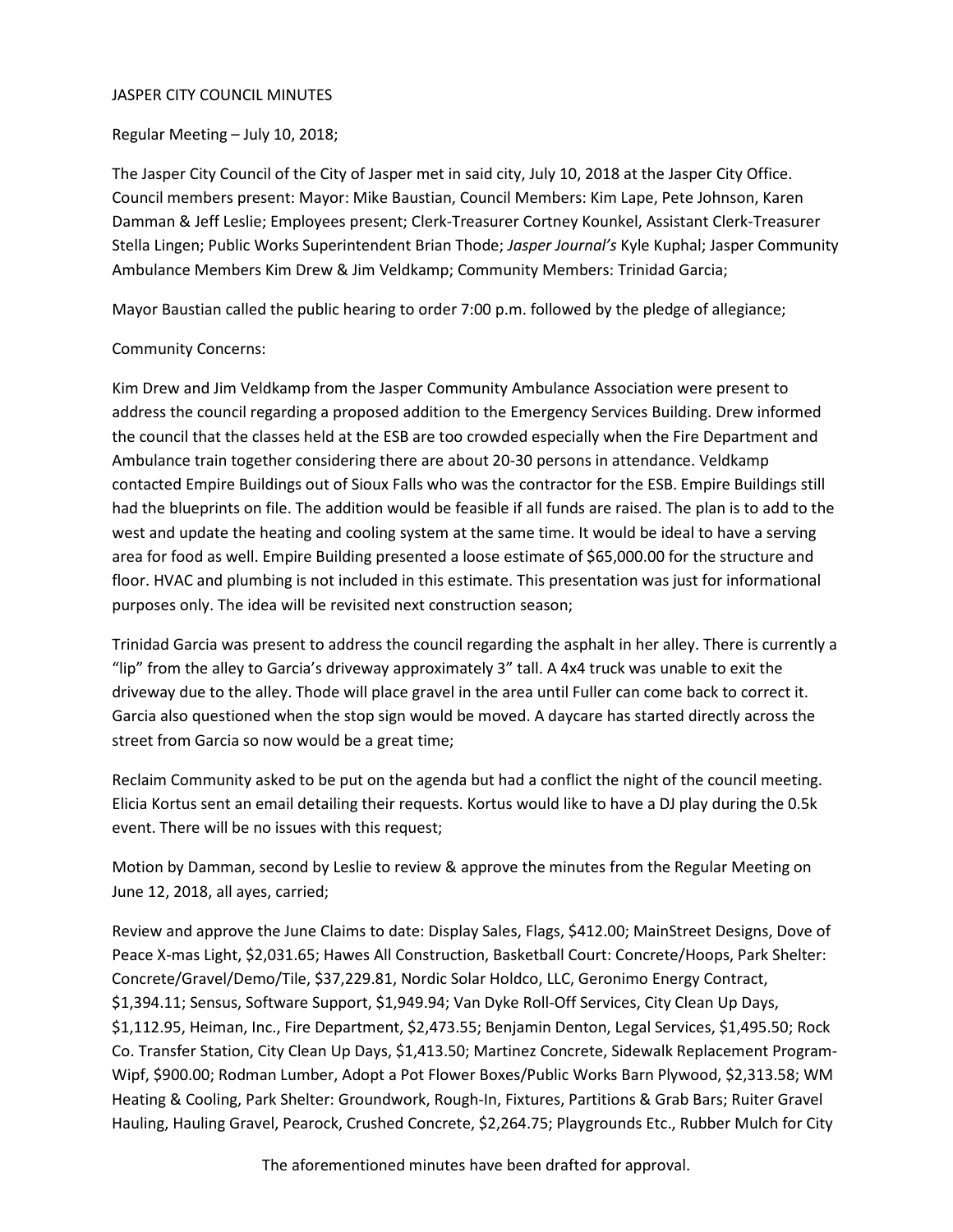Park, \$4,500.00; Univar USA, Mosquito Spray, \$1,707.75; Carolan Rental & Fun Co, Quartziter Days Inflatables, \$3,002.35. The basketball court emblem will need to be painted before the installation can begin. Motion by Damman, second by Lape to approve the June claims as presented, all ayes, carried.

Thode mentioned complaints received about the mosquito sprayer going too fast through town. The sprayer is designed for 18-20 mph and 400 feet per block. Speed is adequate;

Receipts noted: R. Quissell, Quartziter Days Donation, \$300.00; R. Quissell, Quartziter Days Donation, \$500.00; Peoples Bank, Transfer in from Money Market, \$100,000.00; Pipestone Co. Treasurer, 6/18 Distribution, \$83,379.89. Rock County Distribution will be on next months report;

### DELINQUENT SEWER/WATER/GARBAGE:

The delinquent sewer, water and garbage report was discussed with the council. Kounkel will have a formal proposal written for the council to act upon at the next meeting regarding the theft of water services. This will then be forwarded to the Pipestone Co. Sheriff's Office;

### WELLNESS CENTER/QCC:

The additional library shelving has been purchased for the library expansion at the QCC;

There are 48 adjustable desks, 57 chairs and 3 computer desks sitting in the QCC classrooms. The items will be posted on Craigslist;

There have been several leaks in the QCC hallway recently due to heavy rain fall. The area of concern is where the pitch meets the flat roof as the shingles are falling off. Thode will have Skyberg Construction fix the area of concern;

Carl Hellem was present at the June meeting requesting classroom space at the QCC for his wife to reopen her massage parlor. Motion by Damman, second by Lape to propose a \$250.00 monthly rental fee, all ayes, carried. Hellem will be responsible for the upgrade of the electrical;

#### NEW BUSINESS:

The donations received for the basketball court are no longer required to finance the project. Therefore, Peoples Bank has opted to purchase a merry-go-round for the City Park. The Lion's Club has also forwarded their donation to this project;

A light switch is needed in the kitchen area in the park shelter. Kounkel will contact Houselog regarding this request;

The property nuisances on 6<sup>th</sup> & 8<sup>th</sup> Streets were discussed. The city does have a binding agreement with the property on  $6<sup>th</sup>$  Street that the city may go in and clean up the property with a 30 day notice. However, there is an exception in the clause saying that the property owner has permission to house outside toys on the property. As far as we are aware, there are no children residing in the home. The property owner continues to store more outside toys at the house. Kounkel was advised to take pictures of the property and if the articles do not move within 60 days, contact the city attorney and we will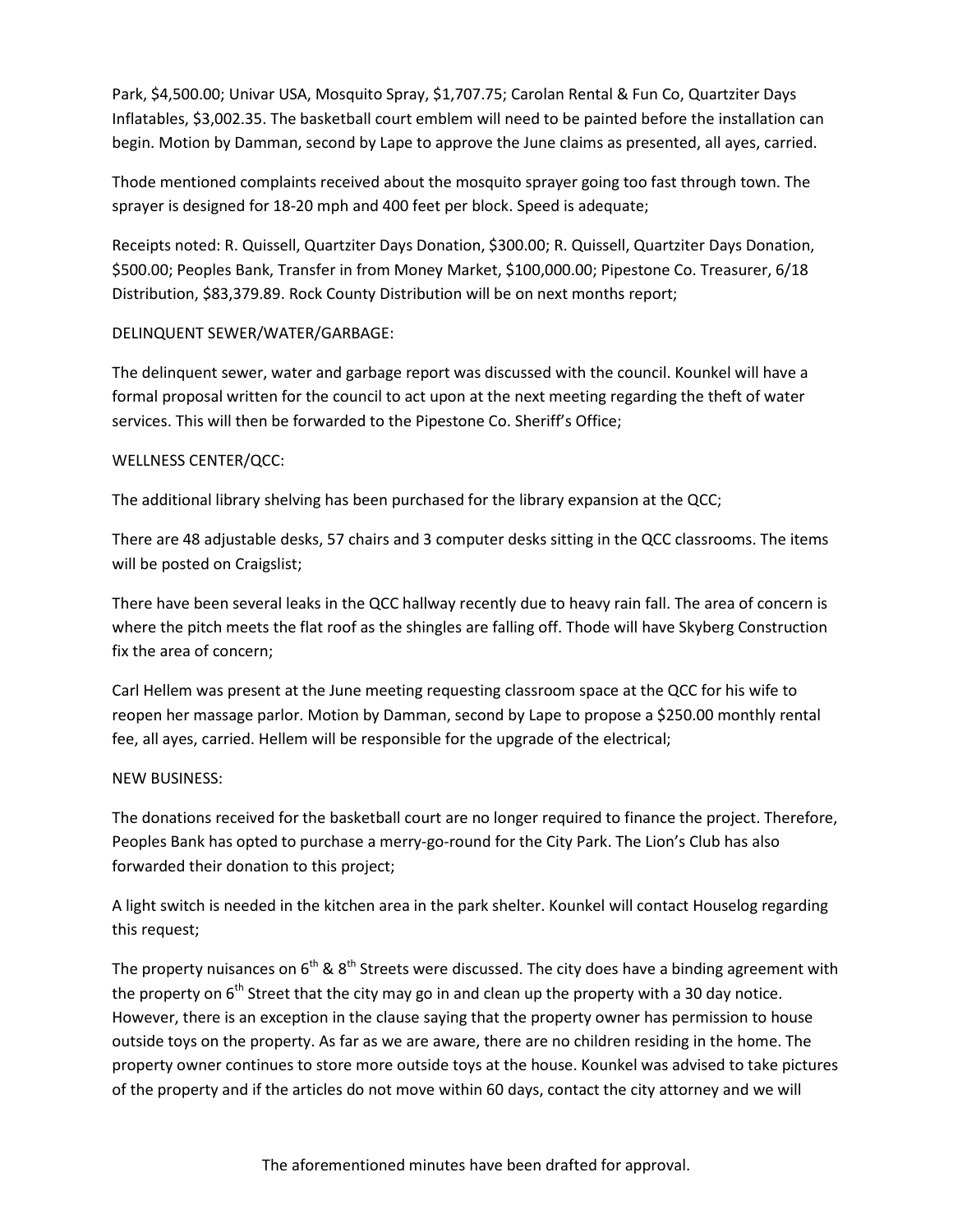work out a resolution. The property on  $8<sup>th</sup>$  Street had until June 30<sup>th</sup> to clean up their property. Motion by Lape, second by Johnson to declare parcel number 17-600-0900 a public nuisance, all ayes, carried;

ATV's have presented an issue at the ball fields, tearing up the road and driving all over the grass. Installing cameras may be the solution;

Kounkel will send letters to individuals parking their personal property (vehicles, boats, etc.) at the designated truck parking area with a one week deadline to remove the vehicles to provide adequate parking for the semis;

The MN State Demographer 2017 Population & Household Estimates were presented to the council;

# OLD BUSINESS:

Thode presented the council with an estimate for cameras around the city. The city park and the truck parking area are the main areas of concern within the city. The city park would need an antenna placed on the Public Works Barn in order to pick up the Wi-Fi connection. The truck parking area will have to be hardwired in due to Wi-Fi not being available in the area. Thode will contact the company to determine if a motion light camera would be best fit for the area and if it would have any effect on the pricing. Motion by Lape, second by Damman to purchase the cameras for the city park, all ayes, carried. Thode excused himself from the meeting and contacted the camera salesman. Motion recording is not available for this area. The IP camera will be able to withstand the harsh winters which is the reason the price is so high. Motion by Leslie, second by Damman to approve the purchase of the cameras for the truck parking area;

## PUBLIC WORKS REPORT:

Land use permits were issued to:

- Mark Stromberg, 220  $8<sup>th</sup>$  Street East, Build Garage;
- Chris Hoogland, 120 6<sup>th</sup> Street West, Wreck Garage;
- Wes Mager, 405 Main Avenue North, Build Roof over Deck;

Due to the increase rainfall amount, Thode has had to bypass the sewer system as the lift station wasn't able to keep up. Thode has also discharged the ponds three times recently;

# ITEMS ANYONE WANTS TO ADD TO THE AGENDA:

Swimming lessons began July 9. There were 22 participants this year with 21riding the bus;

FYI: Council Candidacy Filing period is open from July 31 to August 14. The council seats that are up for election are Mayor and 2 council seats currently filled by Johnson & Leslie;

Jo McClure, MaryLue Huntsman, Stella Lingen, Marion Petersen & Shirley Skorr were interested in the being election judges this year. Election judge training will be held August 6, 2018 from 7:00 p.m. to 10:00 p.m. Motion by Lape, second by Damman, all ayes, carried;

Upcoming Meetings: